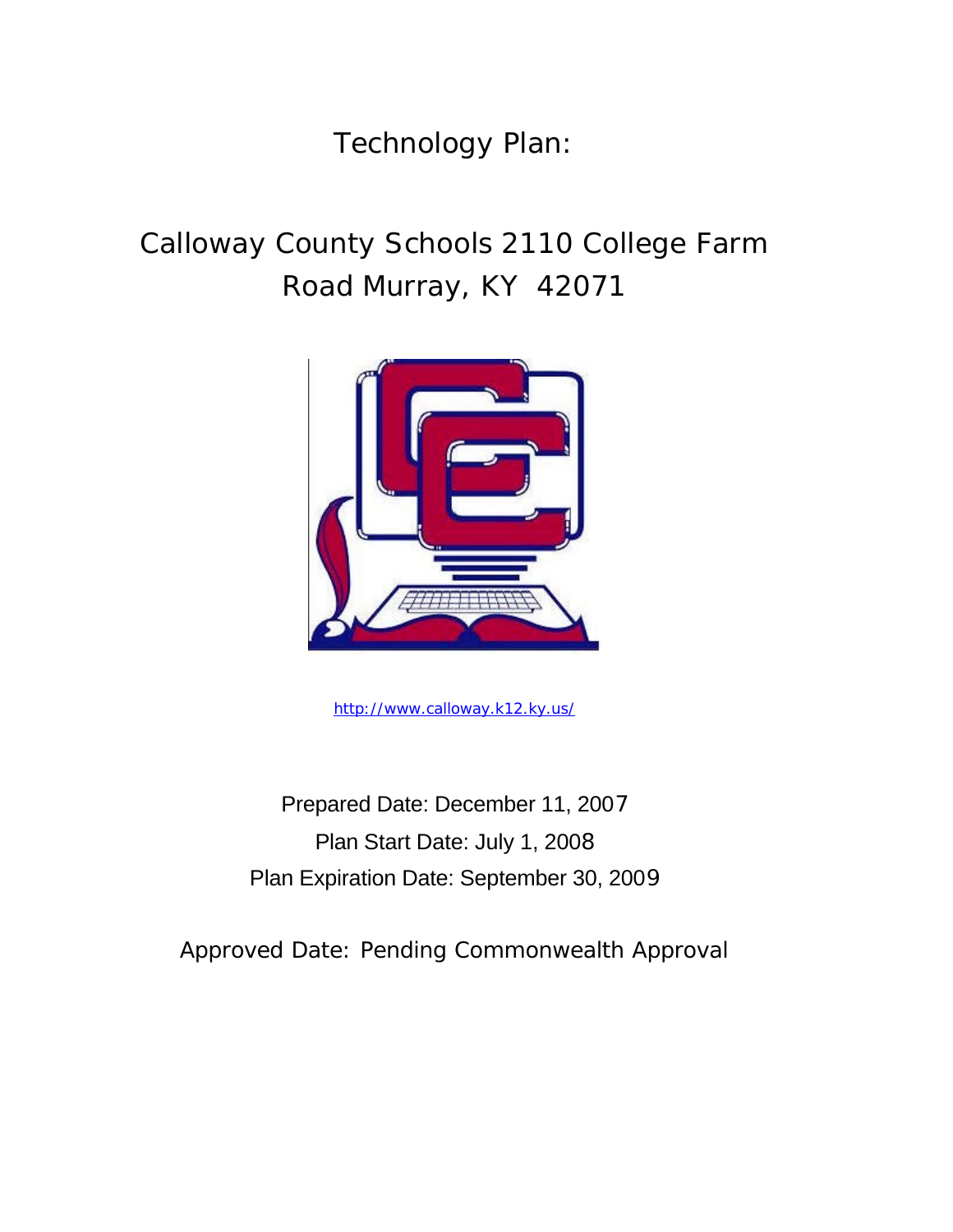#### **Acknowledgments**

Susan Taylor, District Technology Coordinator Melissa Spiceland, Calloway High School Ashli Gore, Technology Assistant Angelia Jones, Calloway Middle School

#### **School Library Media Specialists Technology Resource Teachers**

Melissa Spiceland, Calloway High School Melissa Spiceland, Calloway High School Angelia Jones, Calloway Middle School **Angelia Jones, Calloway Middle School** Angelia Jones, Calloway Middle School Debbie Ernstberger, East Calloway Elementary Debbie Ernstberger, East Calloway Elementary Laura Webb, North Calloway Elementary Laura Webb, North Calloway Elementary Catherine Bright, Southwest Calloway Elementary Catherine Bright, Southwest Calloway Elementary

#### Additional District Contributors **National Students**

Jeff Gordon, Board of Education Member Shauna Wicker Steve Hoskins, Superintendent Randy McCallon, Assistant Superitendent Debbie Plummer, Special Education Director Stephanie Wyatt, Instructional Supervisor

#### **Principals**

Yvette Pyle, Calloway High School Tawnya Hunter, Calloway Middle School Kathy Crouch, East Calloway Elementary Margaret Cook, North Calloway Elementary Dennis Fisher, Southwest Calloway Elementary

#### **District Technology Staff School Technology Coordinators and School Technology Coordinators**

Debbie Ernstberger, East Calloway Elementary Laura Webb, North Calloway Elementary Catherine Bright, Southwest Calloway Elementary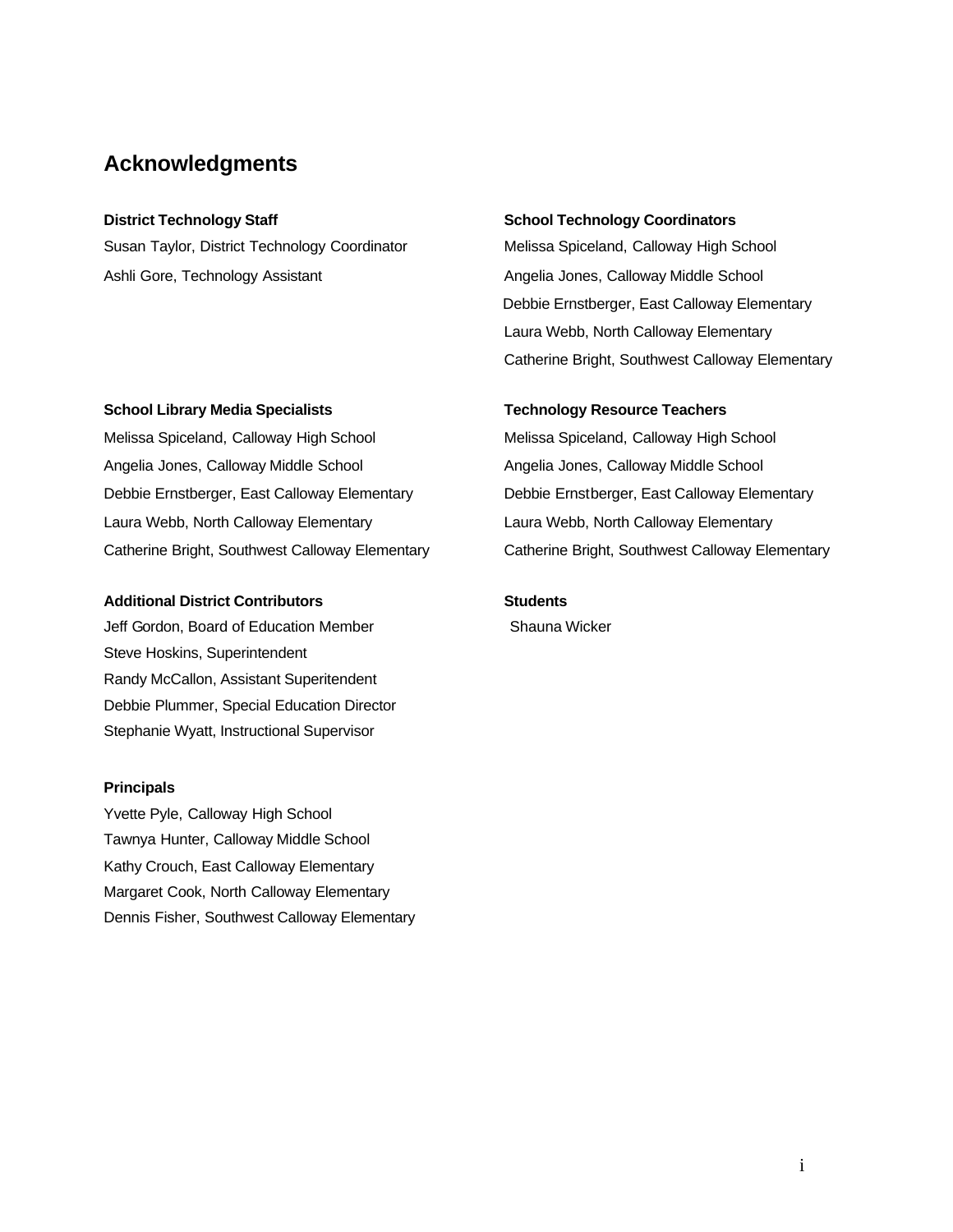## **Table of Contents**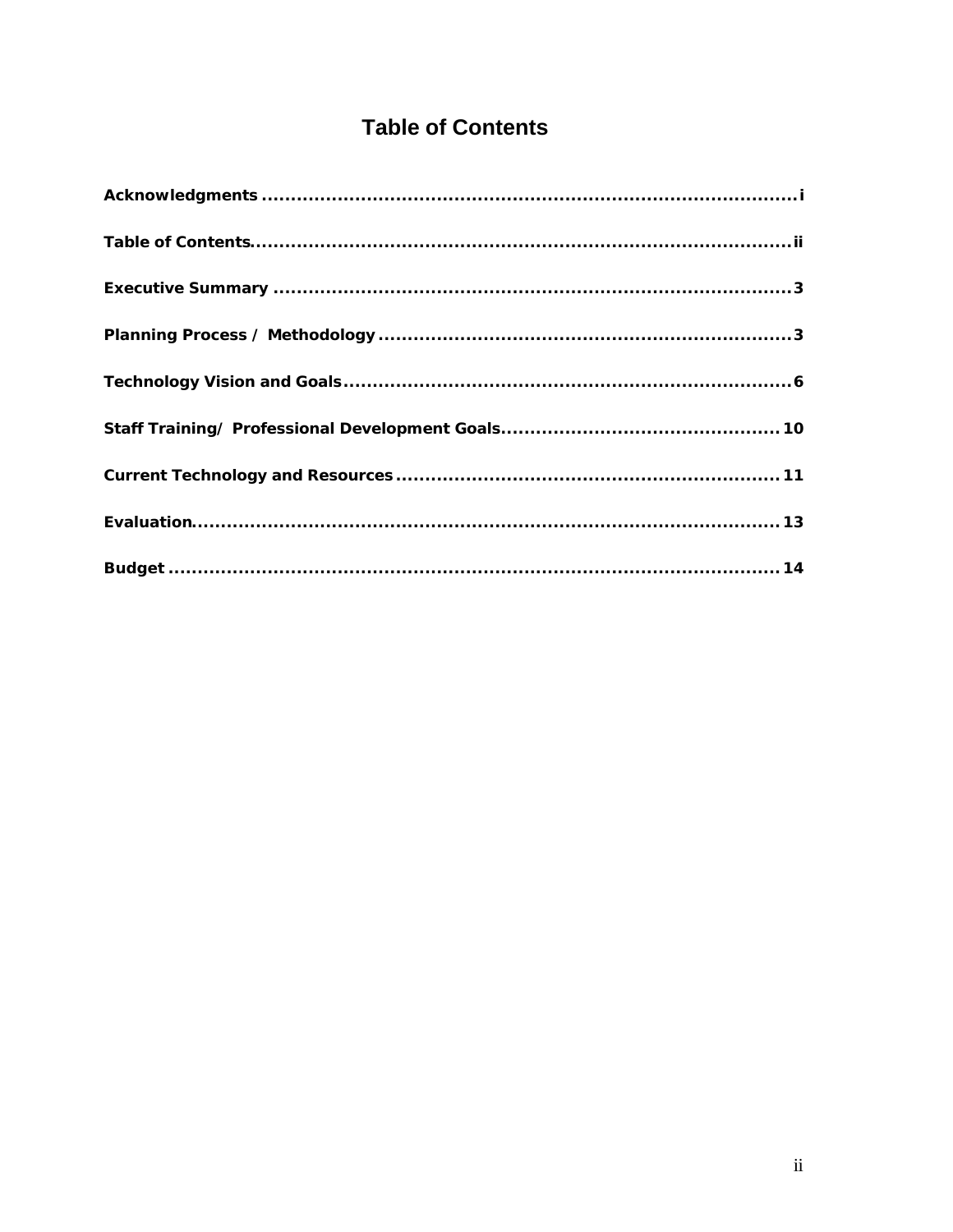### **Executive Summary**

The Technology Plan of Calloway County Schools is embedded in the Calloway County School District Comprehensive Improvement Plan. The Comprehensive District Improvement plan is designed to increase all student performance and reduce gaps in targeted populations by addressing the areas of Academic Performance, Learning Environment and Efficiency through the action plan components identified. The Comprehensive District Improvement Plan is viewed as an ongoing process which includes reviews and evaluation of district goals and strategies. The Technology Plan is derived from the District Comprehensive Improvement Plan and formatted to fit the KETS mandated format. The alignment of ideas and resources through this process will be applied to measure achievement of district goals and the status of the district Adequate Yearly Progress (AYP) and progress toward specific technology goals for staff professional development, expansion of resources and infrastructure to support and extend student achievement and skill development through Internet research, resources and integration into the curriculum. Adjustments will be made accordingly to facilitate positive outcomes for student achievement toward reaching Proficiency by 2014.

### **Planning Process / Methodology**

1. When the Board adopted its policy and procedures on the planning process:

The Calloway County Board of Education adopted/amended a policy on the District Planning process on November 14, 2002.

2. When and how the district developed its mission statement and the date of the last review:

In 1992 the Calloway County Schools originally developed a district mission statement under the leadership of the District Transformation Planning Committee. Beginning in 1998, the mission statement has been reviewed annually with the last date of review on March 20, 2006.

3. Comparison of the district strategic plan and comprehensive district improvement plan:

The Comprehensive District Improvement Plan serves as the strategic plan for the Calloway County School System.

4. When and how the district conducted a review and/or evaluation of the school and district plans:

On March 20, 2006 the Calloway County Comprehensive District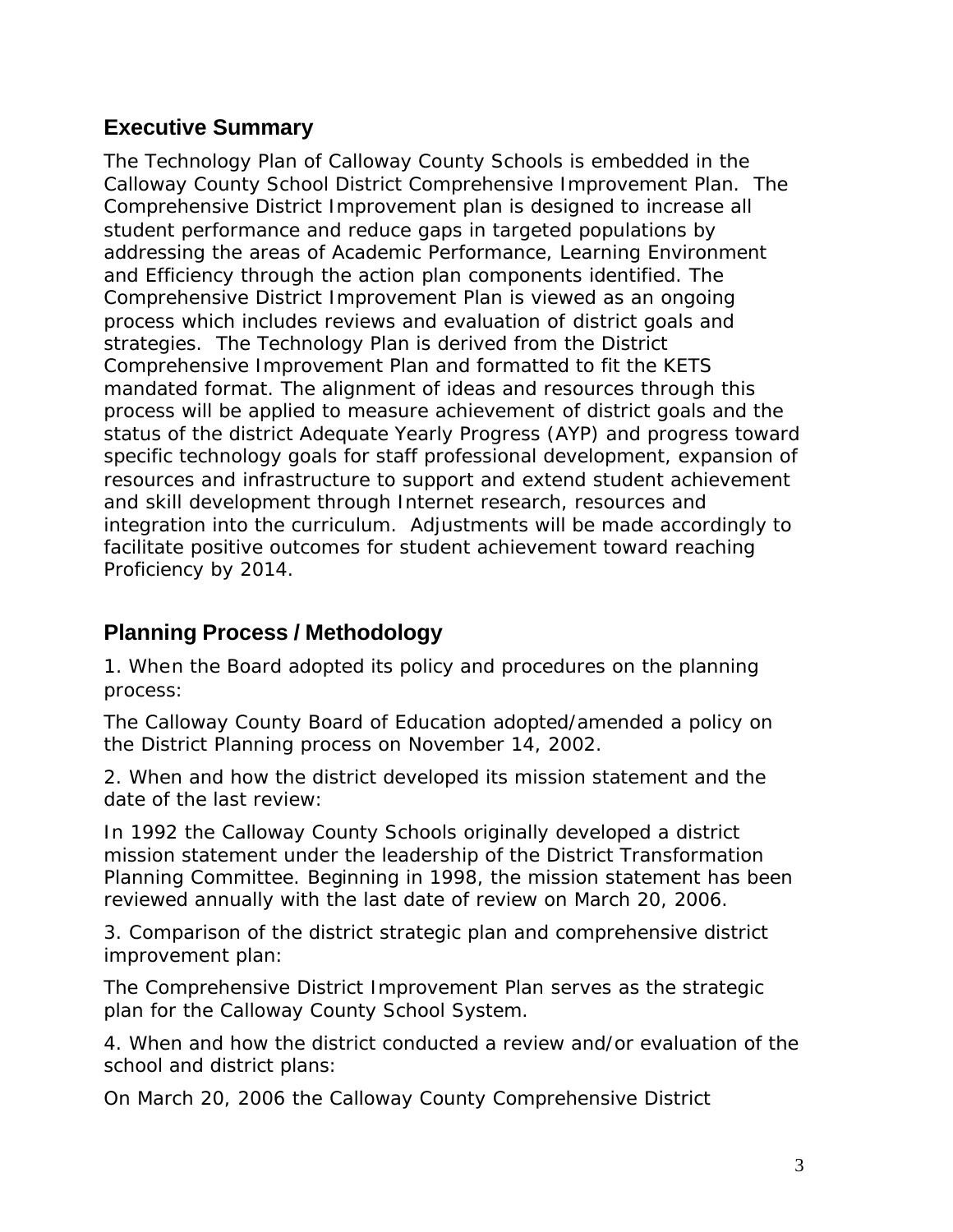Improvement Plan Committee reviewed each school plan through presentations made by school representatives. Each member of the committee also had a written copy of the plans for review. Beginning May 11, 2007 the district plan was available for review by school personnel and the public until June 8, 2007.

5. Use of a Needs Assessment process aligned with Kentucky's Standards and Indicators for School/District improvement:

The Comprehensive District Improvement Plan Committee used priority needs; results of the Kentucky Comprehensive Monitoring Process (KCMP) Report dated January 30, 2007; findings and preliminary action plans from the schools to determine district-wide needs to address in the Comprehensive District Plan, supplemented by district-level data. Sources of data for the schools and the district committee were those identified in leverage points targeted from the Standards and Indicators for School Improvement (SISI) document that are indicative of a successful school/district.

6. Timeline for completion of each step of the needs assessment work:

In January 2007 each school set a gap target. Beginning with the 2003- 2004 school year, each school began to analyze its test data from both the state and district mandated assessments. On October 16, 2006 a professional development day was held to analyze in depth the school data, and each school faculty wrote a plan of action for addressing gaps and areas of need. Throughout the 2006-2007 school year, numerous surveys have been distributed to parents, students and teachers which have also provided feedback on needs to be addressed in the Plan.

7. Timeline for determining priority needs, causes, goals and objectives:

At the district team meeting, each school presented the results of the school-based needs assessment and priorities. Following these reports, the team discussed the similarities among the school needs and set priorities according to academic performance, learning environment and efficiency as outlined in the SISI document. The district-level needs were then analyzed. The committee examined critical elements of the priority needs to determine which goals and strategies were to be identified for the Comprehensive Improvement Plan.

8. Timeline for presenting priority needs, causes, goals and objectives:

The priority needs, causes, goals and objectives were presented to the Board on May 10, 2007.

9. Timeline for planning committee reviews of component drafts:

On May 11, 2007 a draft of the components was sent to all members of the Comprehensive District Improvement Plan Committee, following the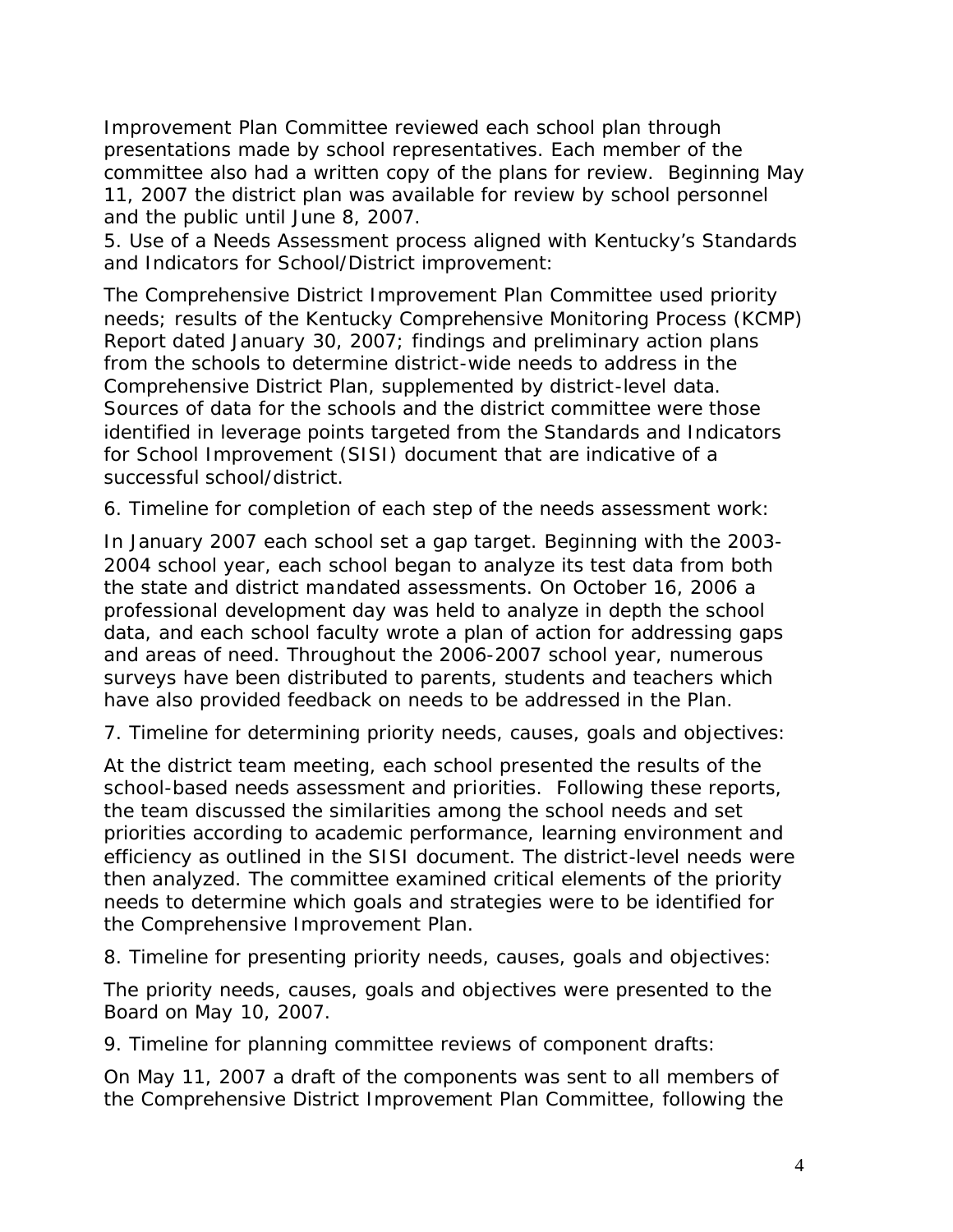component drafts reviewed by the Board on May 10, 2007.

10. Timeline for plan being presented to the community and those in attendance

The priority needs, causes, goals and objectives were shared with the Board on May 10, 2007 in a public forum with central office and building administrators, program directors, certified staff, classified staff, parents, students, and the press.

11. Timeline for Board adoption of the revised Plan:

The Board adopted the revised Plan on June 14, 2007.

12. Timeline for adoption of Section 7 allocations:

The Board approved the Section 7 allocations proposal on February 7, 2007.

13. Timeline for Board adoption of Gap Targets:

The Board accepted the Gap Targets in January 11, 2007.

14. Most recent public meeting to review the section of school Plans that deal with Gap Targets:

The most recent meeting to review the Gap Targets was on March 26, 2007.

15. What other stakeholders were involved and how:

The district-wide team was organized to include representatives of the required groups. Central office representatives were selected by the superintendent based on the individual's position and responsibilities. Each school principal and SBDM Council chose one school-based representative and one parent representative to serve on the committee. The superintendent's designee contacted local community and business representatives and invited them to participate in the process. The Family Resource and Youth Services Center coordinators nominated a representative from the FRYSC coordinators. Finally, the Calloway County Board of Education selected one of its members to represent the Board's views.

16. Additional Process for the District Technology Plan revised December 11, 2007 and revision approved by the Calloway County Board of Education on January 11, 2007.

The Calloway County Technology Planning Committee held their first meeting on December 11, 2007.

This Committee convened working committees to work on the major initiatives under immediate concern: (1) Program of Studies for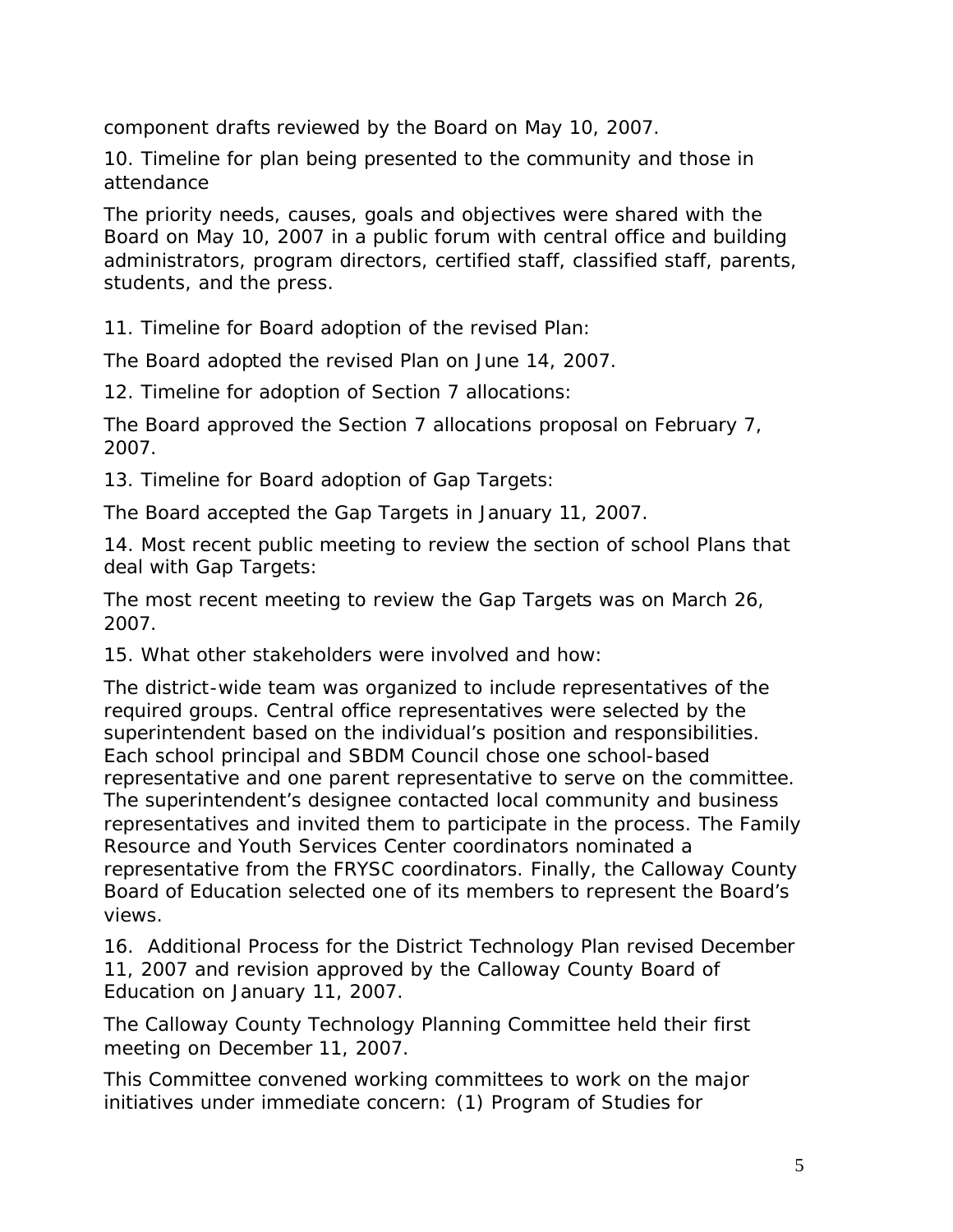Technology; (2) Professional Development for staff and administration; (3) Support and Maintenance of current instructional resources and (4) Expansion and support of network infrastructure. These committees met and collected information and collaborated on answers for the following documents: (1) Calloway County Comprehensive District Improvement Plan (6/07 Revision); (2) Technology Tools Readiness Survey. The results of the December 2007 Assistive Technology Inventory and Proposal was reviewed and discussed. There are new options for addressing Universal Design for Learning in our classrooms that holds promise for future implementations.

The second meeting of the full committee was held on January 4, 2008, where the results of the needs assessment, data collection and surveys were discussed and the Comprehensive District Improvement Plan was reviewed. This plan was approved and was submitted to the Calloway County Board of Education at its January 10, 2008 Board Meeting.

| <b>Priority Need</b>                                                                                                                                                                                                                                                                                                                                                                                                                                  | Goal                                                                                                                                                                                                                                                                                                         |
|-------------------------------------------------------------------------------------------------------------------------------------------------------------------------------------------------------------------------------------------------------------------------------------------------------------------------------------------------------------------------------------------------------------------------------------------------------|--------------------------------------------------------------------------------------------------------------------------------------------------------------------------------------------------------------------------------------------------------------------------------------------------------------|
| There is an inconsistent use of technology across<br>the district resulting in the need for faculty members<br>to be trained to implement the new technology<br>standards for teachers.                                                                                                                                                                                                                                                               | Provide professional development and opportunities for<br>staff to gain skill in integrating technology into all<br>content areas and utilizing technology for instruction.                                                                                                                                  |
| There is an increased need for technology<br>resources that are efficient, reliable, robust and<br>supportive for all instructional activities and<br>administrative communications with all<br>stakeholders.                                                                                                                                                                                                                                         | Continue upgrade instructional devices, network<br>infrastructure and address Program of Studies for<br>technology to support instructional, administrative and<br>assessment activities.                                                                                                                    |
| Having built a foundation of professional<br>development in which all stakeholders have<br>received comprehensive and unified training, CCSD<br>needs to continue to diversify professional<br>development across the schools to meet individual<br>school-identified training needs. Aging technological<br>resources and network infrastructure have created<br>bottlenecks and are inhibiting academic growth and<br>efficiency in our classrooms. | Provide professional development and skill<br>development opportunities to customize training for<br>addressing individual student needs and school-specific<br>instructional goals. Implement upgrades of instructional<br>devices and network infrastructure to support instruction<br>and communications. |

#### **Technology Vision and Goals**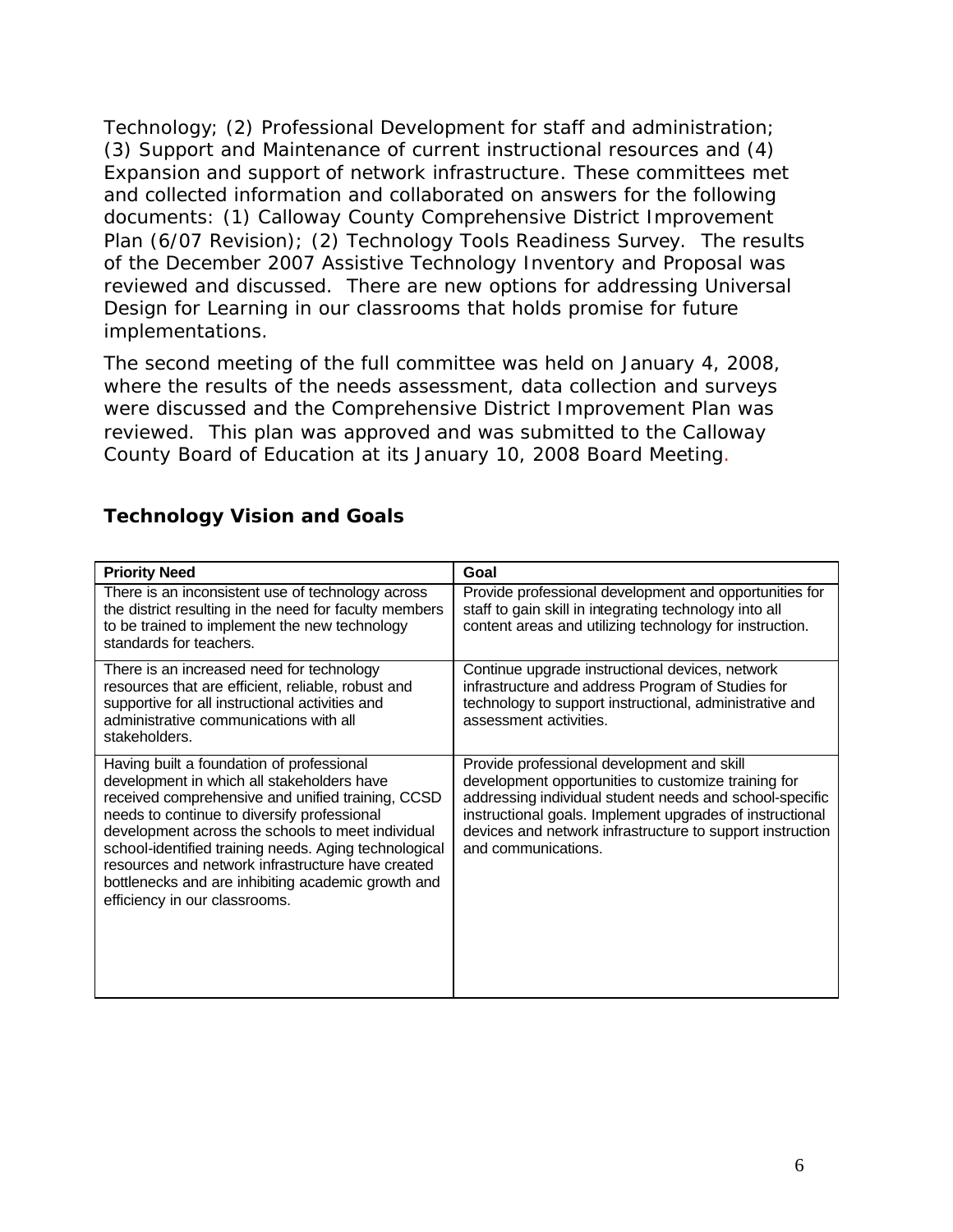### **Goal 1 Academic Performance**

## **Action Plan: Strategies/Activities**

| <b>Strategy/Activity</b>                                                                                                                                                                                                                                                                                                                                                                                    | <b>Instructional Outcome</b>                                                                                                                                                                                                                                                    | <b>Begin</b><br><b>Date</b> | <b>End Date</b> | <b>Cost</b>                                                                           | <b>Funding Source</b>                                                                                         |
|-------------------------------------------------------------------------------------------------------------------------------------------------------------------------------------------------------------------------------------------------------------------------------------------------------------------------------------------------------------------------------------------------------------|---------------------------------------------------------------------------------------------------------------------------------------------------------------------------------------------------------------------------------------------------------------------------------|-----------------------------|-----------------|---------------------------------------------------------------------------------------|---------------------------------------------------------------------------------------------------------------|
| Provide school staff with<br>access to materials and<br>technical support needed to<br>update aligned curriculum in<br>all areas based on the<br>Kentucky Core Content 4.1<br>and Depth of Knowledge. The<br>Technology Program of<br>Studies was released<br>Summer 2006 and impacts<br>all content areas.                                                                                                 | This is a continuous process<br>which will be monitored<br>throughout the '08-'09<br>school year. KDE training<br>for district teams, district<br>wide training, combined with<br>supervising and monitoring<br>throughout the '08-'09<br>school year will enhance<br>outcomes. | 7/1/08                      | 9/30/09         | \$1,000<br>\$5,000<br>\$500 \$500<br>\$2,000                                          | <b>KETS PD State</b><br>Preschool Program Title II<br>Part C<br><b>Carl Perkins</b>                           |
| Attend local, state and<br>national professional<br>development activities to learn<br>to implement research based<br>strategies and instructional<br>techniques.                                                                                                                                                                                                                                           | District will implement a<br>learning environment<br>focused on student<br>achievement through an<br>aligned curriculum, KERA,<br>etc.                                                                                                                                          | 7/1/08                      | 9/30/09         | \$8,000<br>\$10,000<br>\$1,000<br>\$5,000<br>\$3,000<br>\$1,000                       | <b>Title I Part A Basic PD</b><br>Preschool FRC Title II<br>Carl Perkins IDEA-B                               |
| Provide professional<br>development activities<br>focused on differentiation of<br>instruction for all students.                                                                                                                                                                                                                                                                                            | Increased achievement for<br>all students.                                                                                                                                                                                                                                      | 7/1/08                      | 9/30/09         | \$5,000                                                                               | PD                                                                                                            |
| Continue to support STLP<br>program to provide an<br>effective outlet for all students<br>to develop their technology,<br>leadership and work skills.                                                                                                                                                                                                                                                       | Student learning in<br>technology will be increased<br>as evidenced by formal and<br>informal performance<br>assessments.                                                                                                                                                       | 7/1/08                      | 9/30/09         | \$2,500<br>\$1,500                                                                    | <b>KETS NonKETS</b>                                                                                           |
| Support for integrating<br>technology within the<br>curriculum will be provided<br>through KET Encyclomedia,<br>CPS Systems and<br>Professional Development<br>activities, including the use of<br>assistive technology.<br>SharePoint Server will be<br>implemented to provide online<br>instructional resources and<br>learning environment for<br>students through Portal and<br>Administrative Support. | Staff integration of<br>technology will be increased<br>as evidenced by lesson<br>plans and administrator<br>observations                                                                                                                                                       | 7/1/08                      | 9/30/09         | \$15,000<br>\$5,000<br>\$500<br>\$15,000<br>\$2,000<br>\$5,000<br>\$2,000<br>\$20,000 | <b>KETS PD State</b><br>Preschool Program NCLB<br><b>Title IID Carl Perkins</b><br><b>IDEA-Basic Title II</b> |
| Make appropriate purchases<br>of technology in compliance<br>with the KETS Master Plan.<br>school/district priorities, and<br>needs of students with<br>disabilities                                                                                                                                                                                                                                        | Student learning will be<br>increased as evidenced by<br>formal and informal<br>performance assessments<br>in technology.                                                                                                                                                       | 7/1/08                      | 9/30/09         | \$72,000<br>\$8,000<br>\$2,000<br>\$250,000                                           | <b>KETS NCLB. Part D</b><br><b>IDEA-Basic General Fund</b>                                                    |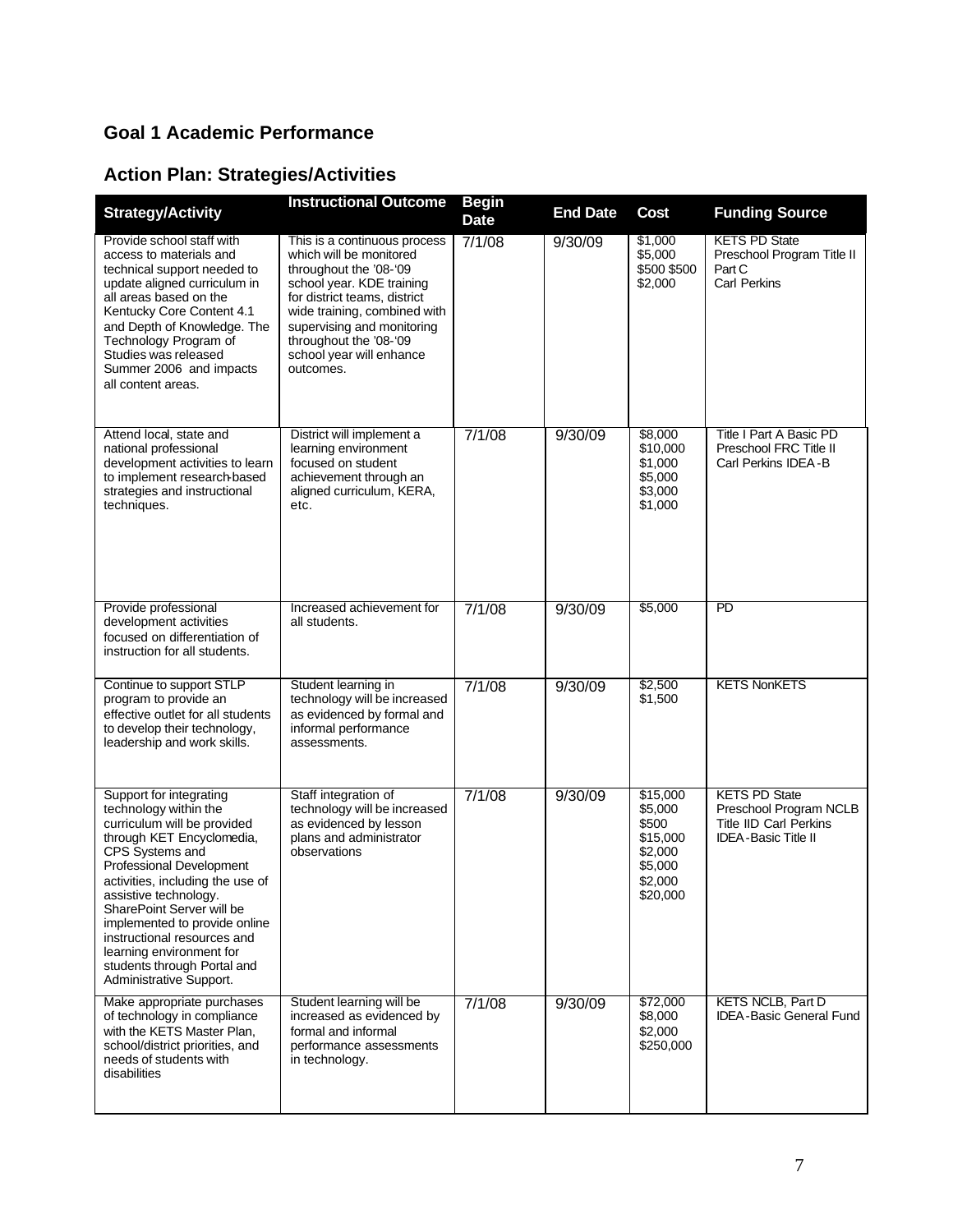| Wiring in all schools will<br>continue to be maintained and<br>upgraded to provide cable for<br>network connectivity to<br>support speeds of 100 mbps<br>minimum in all locations.                                                                                                                        | Student learning will be<br>increased due to utilization<br>of Internet resources, web<br>resources (both Intranet and<br>Internet), e-mail, DNS and<br>DHCP.                                                                               | 7/1/08 | 9/30/09 | \$15,000                                                         | <b>USF Local KETS Non-</b><br><b>KETS</b>                      |
|-----------------------------------------------------------------------------------------------------------------------------------------------------------------------------------------------------------------------------------------------------------------------------------------------------------|---------------------------------------------------------------------------------------------------------------------------------------------------------------------------------------------------------------------------------------------|--------|---------|------------------------------------------------------------------|----------------------------------------------------------------|
| Network components were<br>upgraded to provide 100 mbps<br>switched speed to the desktop<br>in all locations. Maintenance<br>and support of network<br>reliability and service<br>continues to be a priority.                                                                                             | Student learning will be<br>increased due to better<br>utilization of Internet<br>resources, web resources<br>(Intra and Internet), e-mail,<br>DNS and DHCP.                                                                                | 7/1/08 | 9/30/09 | \$25,000                                                         | Local, KETS and Non-<br><b>KETS</b>                            |
| Expansion of the current<br>Internet connection between<br>the District and State and<br>District and Schools has been<br>increased to provide better<br>access to Internet and web-<br>based resources in all<br>Schools. Continued support<br>for maintaining this level of<br>bandwidth is a priority. | Increased bandwidth will<br>have a positive affect on the<br>instructional<br>environment for research.<br>Reliability and capability will<br>expand the Internet and<br>web-resources for<br>classroom instruction.                        | 7/1/08 | 9/30/09 | \$75,000                                                         | <b>KETS USF</b><br>NonKETS and General<br>Fund                 |
| Continue implementation of<br>standardized testing program<br>at all grade levels to include<br>MAPS and expand student<br>performance analysis through<br>curriculum-based assessment,<br>including the use of A+<br>Curriculum software program.                                                        | Improve identification of<br>needs and service delivery<br>for all students using MAPS<br>and A+ Curriculum.                                                                                                                                | 7/1/08 | 9/30/09 | \$30,000<br>\$4,000<br>\$20,000<br>\$8,000<br>\$4,000<br>\$6,000 | General Fund PD IDEA -<br>Basic Fund 60 Title I, Part<br>D ESS |
| Training in the interpretation<br>and analyzing of testing data<br>using MAPS and A+<br>Curriculum.                                                                                                                                                                                                       | Improve identification of<br>gaps and determine service<br>delivery needed for all<br>students.                                                                                                                                             | 7/1/08 | 9/30/09 | \$4,000                                                          | $\overline{PD}$                                                |
| Purchase computers and<br>other state-of-the-art<br>technology equipment to<br>upgrade the career and<br>technical education programs<br>to increase academic and<br>technical skill performance.                                                                                                         | Increase academic<br>achievement and technical<br>skill performance to<br>increase attainment of<br>Career Major Certificates or<br>Certificates of<br>Achievements and<br>enrollment in nontraditional<br>programs and completion<br>rate. | 7/1/08 | 9/30/09 | \$7,000<br>\$10,000                                              | <b>Carl Perkins KETS</b>                                       |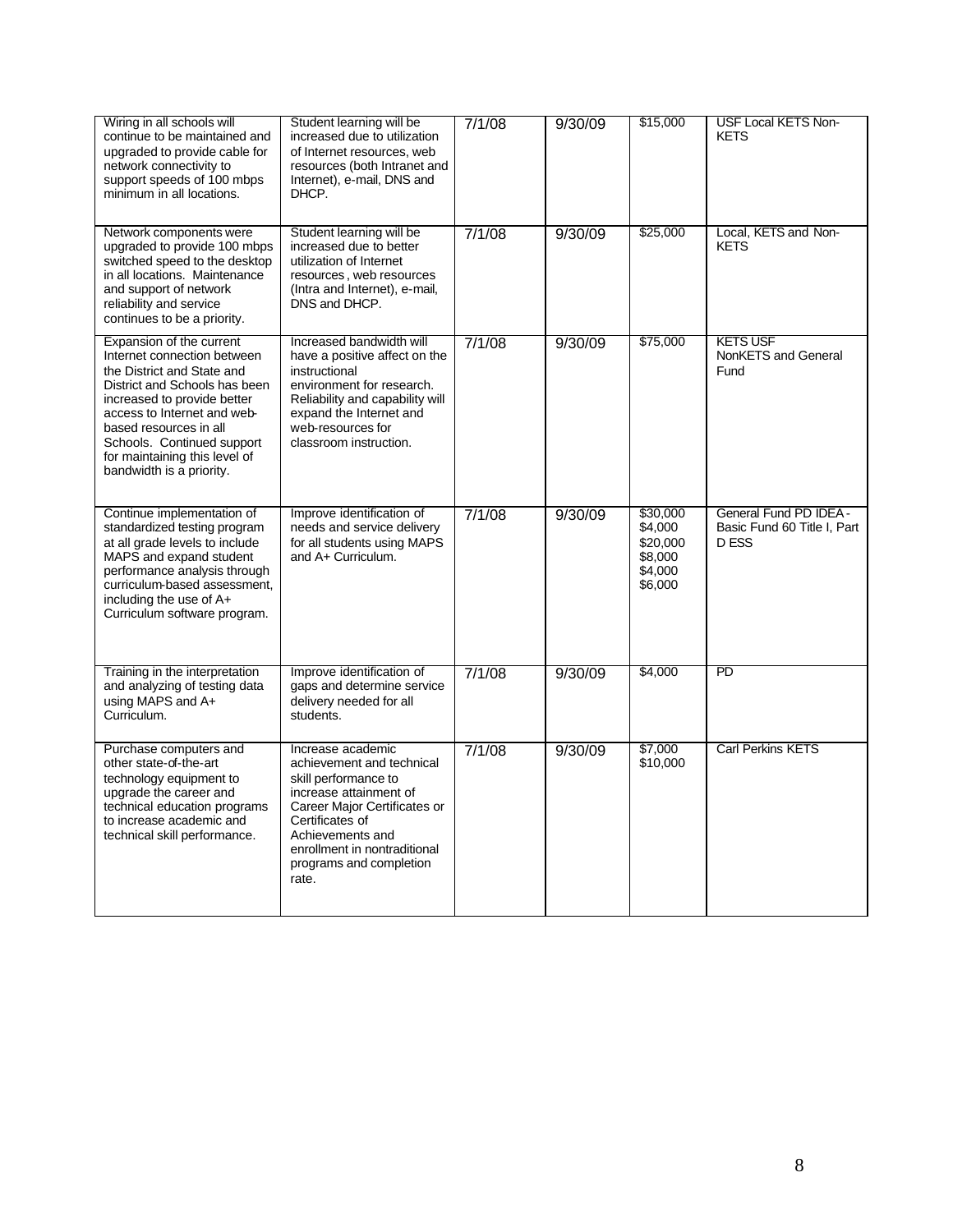#### **Goal 2**

## **Learning Environment Action Plan: Strategies/Activities**

| <b>Strategy/Activity</b>                                                                                                                                                                                                                                                                                                                      | <b>Instructional Outcome</b>                                                                                                                                                                                                                                                                           | <b>Begin</b><br><b>Date</b> | <b>End Date</b> | <b>Cost</b>                                                               | <b>Funding Source</b>                                                                                                                                                               |
|-----------------------------------------------------------------------------------------------------------------------------------------------------------------------------------------------------------------------------------------------------------------------------------------------------------------------------------------------|--------------------------------------------------------------------------------------------------------------------------------------------------------------------------------------------------------------------------------------------------------------------------------------------------------|-----------------------------|-----------------|---------------------------------------------------------------------------|-------------------------------------------------------------------------------------------------------------------------------------------------------------------------------------|
| Continue to provide content<br>area lessons centered on<br>behavioral, life skills, and<br>productivity standards. Embed<br>Technology skills into all<br>content areas and align<br>curriculum with the<br>Technology Program of<br>Studies Expectations.                                                                                    | Teachers will design<br>lessons to incorporate<br>behavior, life skills, and<br>productivity standards.<br>Students will demonstrate<br>appropriate behavior, life<br>skills, and productivity skills.<br>Teachers will incorporate<br>technology skills<br>development and<br>productivity standards. | 7/1/08                      | 9/30/09         | \$2,000<br>\$3,000<br>\$12,000<br>\$19,000<br>\$1,000<br>\$500<br>Unknown | <b>ESS Title I Title IV Safe</b><br>and Drug Free Schools<br>Title V Innovative<br><b>Education Strategies</b><br><b>IDEA-Basic State</b><br>Preschool Program Pella<br>Corporation |
| School personnel will utilize<br>the district web page to<br>communicate with students,<br>parents, and community<br>regarding updated curricular<br>activities, extracurricular<br>activities, and current events.<br>information related to district<br>special education services<br>and other pertinent district /<br>school information. | Increased use of district<br>web page.                                                                                                                                                                                                                                                                 | 7/1/08                      | 9/30/09         | \$25,000                                                                  | <b>General Fund</b><br><b>USF</b>                                                                                                                                                   |
| School personnel will                                                                                                                                                                                                                                                                                                                         | Increased use of                                                                                                                                                                                                                                                                                       | 7/1/08                      | 9/30/09         | \$2,500                                                                   | PD                                                                                                                                                                                  |
| continue to obtain training and<br>expertise in the use of                                                                                                                                                                                                                                                                                    | administrative technological<br>resources to increase                                                                                                                                                                                                                                                  |                             |                 | \$1,000                                                                   | <b>ELL</b>                                                                                                                                                                          |
| STI/STI Enrollment, SETS,                                                                                                                                                                                                                                                                                                                     | efficiency.                                                                                                                                                                                                                                                                                            |                             |                 |                                                                           |                                                                                                                                                                                     |
| District STI/TEDS, STI Health                                                                                                                                                                                                                                                                                                                 |                                                                                                                                                                                                                                                                                                        |                             |                 |                                                                           |                                                                                                                                                                                     |
| Tracker and other                                                                                                                                                                                                                                                                                                                             |                                                                                                                                                                                                                                                                                                        |                             |                 |                                                                           |                                                                                                                                                                                     |
| administrative technological                                                                                                                                                                                                                                                                                                                  |                                                                                                                                                                                                                                                                                                        |                             |                 |                                                                           |                                                                                                                                                                                     |
| resources.                                                                                                                                                                                                                                                                                                                                    |                                                                                                                                                                                                                                                                                                        |                             |                 |                                                                           |                                                                                                                                                                                     |
| Parents will be asked to                                                                                                                                                                                                                                                                                                                      | Improved communications                                                                                                                                                                                                                                                                                | 7/1/08                      | 9/30/09         | \$20,000                                                                  | USF (Supportive)                                                                                                                                                                    |
| provide e-mail addresses on<br>information sheets for staff                                                                                                                                                                                                                                                                                   | with parents utilizing e-mail.                                                                                                                                                                                                                                                                         |                             |                 |                                                                           | Local                                                                                                                                                                               |
| correspondence, and staff                                                                                                                                                                                                                                                                                                                     |                                                                                                                                                                                                                                                                                                        |                             |                 |                                                                           | <b>KETS</b>                                                                                                                                                                         |
| will provide e-mail addresses<br>to parents.                                                                                                                                                                                                                                                                                                  |                                                                                                                                                                                                                                                                                                        |                             |                 |                                                                           | <b>NonKETS</b>                                                                                                                                                                      |
|                                                                                                                                                                                                                                                                                                                                               |                                                                                                                                                                                                                                                                                                        |                             |                 |                                                                           |                                                                                                                                                                                     |
| Local and long distance                                                                                                                                                                                                                                                                                                                       | Improved communications                                                                                                                                                                                                                                                                                | 7/1/08                      | 9/30/09         | \$36,000                                                                  | <b>USF</b>                                                                                                                                                                          |
| telephone service is provided<br>in all instructional and                                                                                                                                                                                                                                                                                     | and dialog between staff<br>and parents, community                                                                                                                                                                                                                                                     |                             |                 | \$500                                                                     | Local                                                                                                                                                                               |
| administrative locations to                                                                                                                                                                                                                                                                                                                   | and allow opportunities for                                                                                                                                                                                                                                                                            |                             |                 | \$1,500                                                                   | <b>KETS</b>                                                                                                                                                                         |
| provide timely and pertinent<br>communication with parents                                                                                                                                                                                                                                                                                    | collaborative instruction and<br>classroom management and                                                                                                                                                                                                                                              |                             |                 | \$200                                                                     | <b>NonKETS</b>                                                                                                                                                                      |
| and community.                                                                                                                                                                                                                                                                                                                                | instruction.                                                                                                                                                                                                                                                                                           |                             |                 | \$10,000                                                                  |                                                                                                                                                                                     |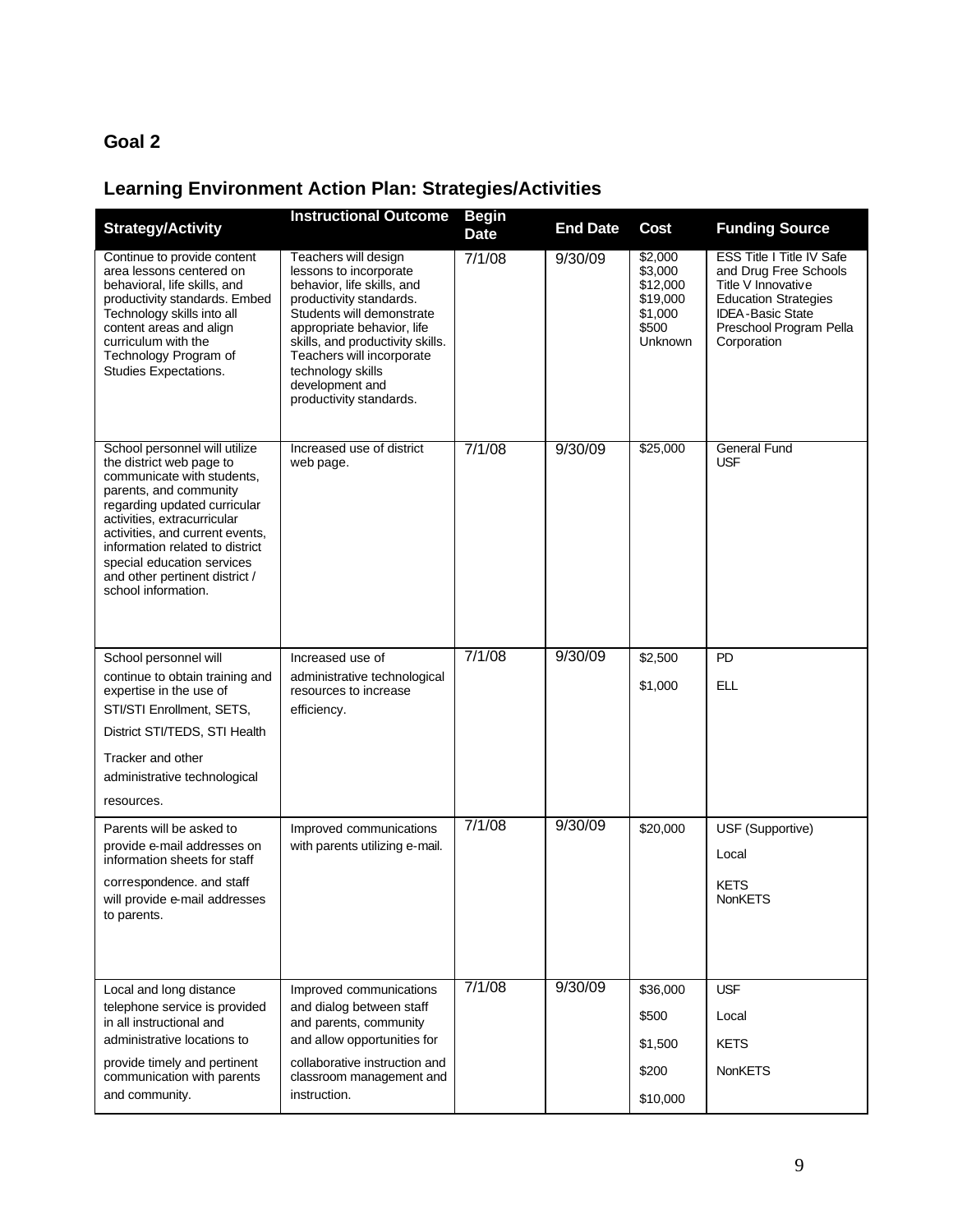| Provide professional<br>development on technology<br>integration to support the<br>curriculum in all content areas.<br>iSafe Curriculum for Internet<br>use and strengthen skills in<br>utilizing KET Encyclomedia<br>Streaming Video resources. | Staff skill development in<br>integration of technology in<br>all areas of the curriculum.<br>Focus attention on Internet<br>Safety utilizing the iSafe<br>Curriculum materials.<br>Utilize the KET<br>Encyclomedia resources for<br>streaming video directly tied<br>to the curriculum. | 7/1/08 | 9/30/09 | \$12,000<br>\$5000<br>Unknown<br>\$4,000 | <b>KETS NonKETS PD</b><br>General Fund Title II Part<br>D NCLB |
|--------------------------------------------------------------------------------------------------------------------------------------------------------------------------------------------------------------------------------------------------|------------------------------------------------------------------------------------------------------------------------------------------------------------------------------------------------------------------------------------------------------------------------------------------|--------|---------|------------------------------------------|----------------------------------------------------------------|

### **Goal 3 Efficiency Action Plan: Strategies/Activities**

| <b>Strategy/Activity</b>                                                                                                                                                                                                                                                                                                       | <b>Instructional Outcome</b>                                                                                                                                                                                          | <b>Begin</b><br><b>Date</b> | <b>End Date</b> | Cost                                                    | <b>Funding Source</b>                                                          |
|--------------------------------------------------------------------------------------------------------------------------------------------------------------------------------------------------------------------------------------------------------------------------------------------------------------------------------|-----------------------------------------------------------------------------------------------------------------------------------------------------------------------------------------------------------------------|-----------------------------|-----------------|---------------------------------------------------------|--------------------------------------------------------------------------------|
| Upgrade network hardware,<br>software and infrastructure.<br>Internal LANs has been<br>upgraded to Switched 10/100<br>Networks and wireless will be<br>implemented. These<br>resources will be maximized<br>instructionally.                                                                                                   | Enhance administrative and<br>instructional efficiency in<br>classrooms and all areas of<br>the School.                                                                                                               | 1/1/08                      | 9/30/09         | \$25,000<br>\$18,000<br>\$16,000<br>\$3,800<br>\$15,000 | <b>KETS</b><br><b>Karl Perkins</b><br>Title I<br><b>FRYSC</b><br>NonKETS Local |
| High speed Data lines for all<br>district locations to provide<br>connectivity for Internet, e-<br>mail, DNS and DHCP<br>services. An upgrade to Fiber<br>is being implemented in the<br>three elementary schools that<br>currently face a significant<br>bottleneck on accessing<br>Internet and shared network<br>resources. | Allow access to online<br>instructional resources and<br>collaborative instructional<br>projects. More efficient use<br>of shared network and<br>Internet resources by<br>schools remote to the<br>District Hub site. | 7/1/08                      | 9/30/09         | \$60,000<br>\$15,000                                    | <b>USF</b><br><b>Local KETS</b><br>NonKETS Local                               |
| <b>High Speed Data Lines from</b><br>the District Hub Site to the<br>State and Internet was<br>accomplished in the '07-'08<br>year. Continue to maximize<br>use of these resources.                                                                                                                                            | Allow access to high speed<br>applications and online<br>assessment applications.<br>Allow access to real-time<br>instructional resources.                                                                            | 7/1/08                      | 9/30/09         | \$5,000<br>Support                                      | Local                                                                          |
| Instructional Device Upgrade<br>in all schools to support<br>instruction and assessment<br>continues to be a priority.                                                                                                                                                                                                         | Provide robust, efficient and<br>up-to-date resources for<br>classroom instruction and<br>assessment.                                                                                                                 | 3/15/08                     | 6/30/09         | \$120,000<br>Support                                    | State IDU Project<br>Local                                                     |

## **Staff Training/ Professional Development Goals**

1. Program of Studies --Provide school staff with access to instructional materials and technical support needed to update aligned curriculum in all areas based on the Kentucky Core Content 4.1 and Depth of Knowledge. The Technology Program of Studies was released in the summer of 2006 and will be embedded in all content areas. Provide content area lessons centered on behavioral,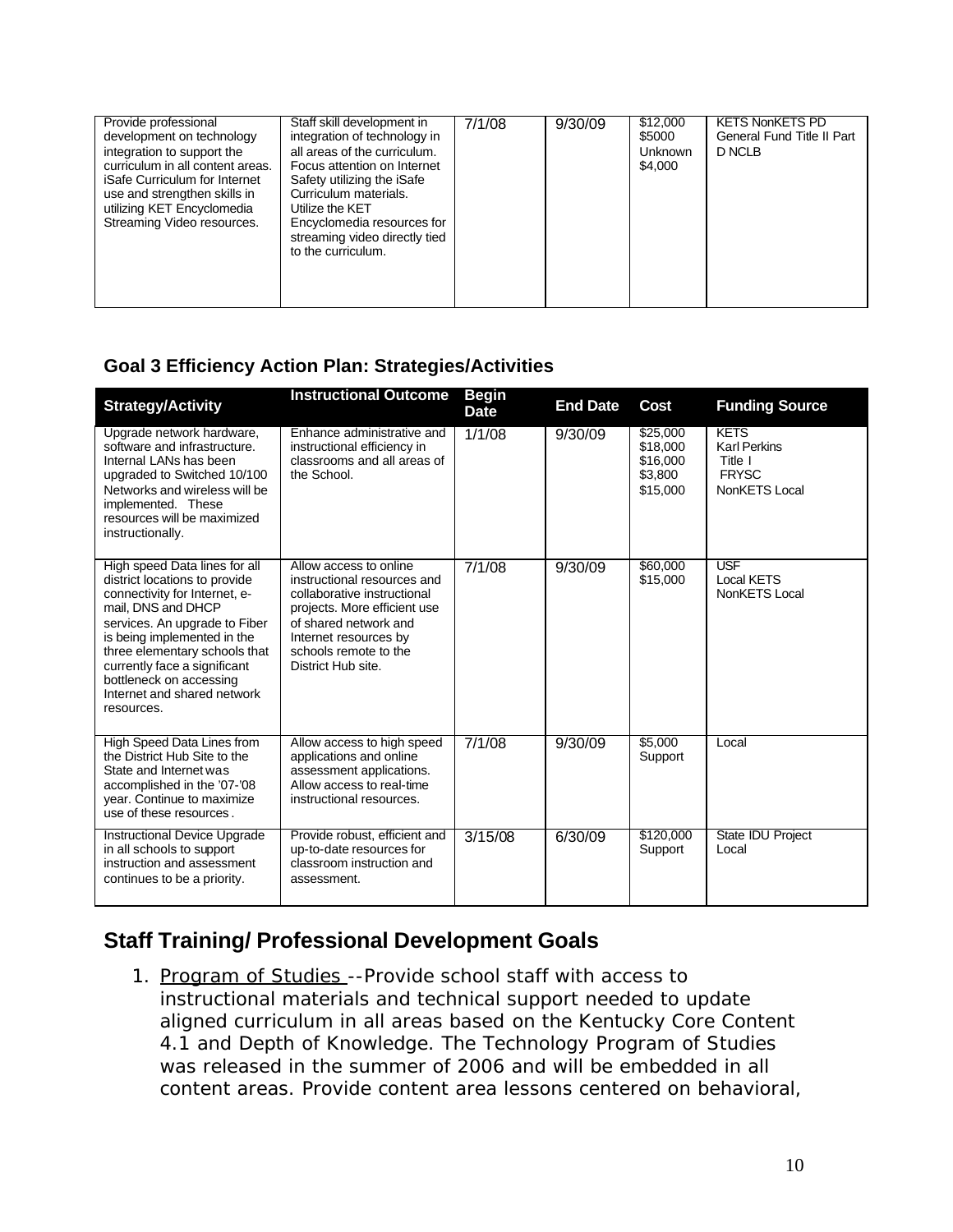life skills, and productivity standards. Embed Technology skills into all content areas and align curriculum with the Technology Program of Studies.

- 2. Research-based Strategies and Techniques -- Teachers and administrators will attend local, state and national professional development activities to learn to implement research-based strategies and instructional technology techniques.
- 3. Differentiation of instruction --Professional development activities focused on for all students will be provided for staff.
- 4. Training on Instructional Technology Resources --KET Encyclomedia, CPS Systems and assistive technology resources and applications.
- 5. Disaggregation of Test Data and Customization of Instruction for Students - Training in the interpretation and analyzing of testing data using MAPS and A+ Curriculum will be provided to individualize instruction for students and focus on areas of instructional need.
- 6. School Information System --School personnel will continue to obtain training and expertise in the use of STI Office, STI Enrollment, SETS, District STI/TEDS, STI Health Tracker and other administrative technological resources. When Infinite Campus implementation and migration is scheduled, training in the use and features of the new student information system will be conducted.
- 7. Internet Safety -- Training on the iSafe Curriculum for Internet use and student safety will be conducted for staff, students and parents.

### **Current Technology and Resources**

Workstations --Following is some of the pertinent data gathered for the Technology Tools Readiness Survey submitted in December, 2007.

- 1. Total workstations regardless of technical specifications:
	- a. Elementary Schools 386 workstations
	- b. Middle and High Schools 504 workstations
- 2. Workstations located in standard classrooms or labs:
	- a. Elementary Schools
		- i. 48% standard classrooms
		- ii. 52% labs
	- b. Middle and High Schools
		- i. 7% standard classrooms
		- ii. 93% labs
- 3. Total District Workstations and percent that exceed the minimum standard defined by Kentucky Department of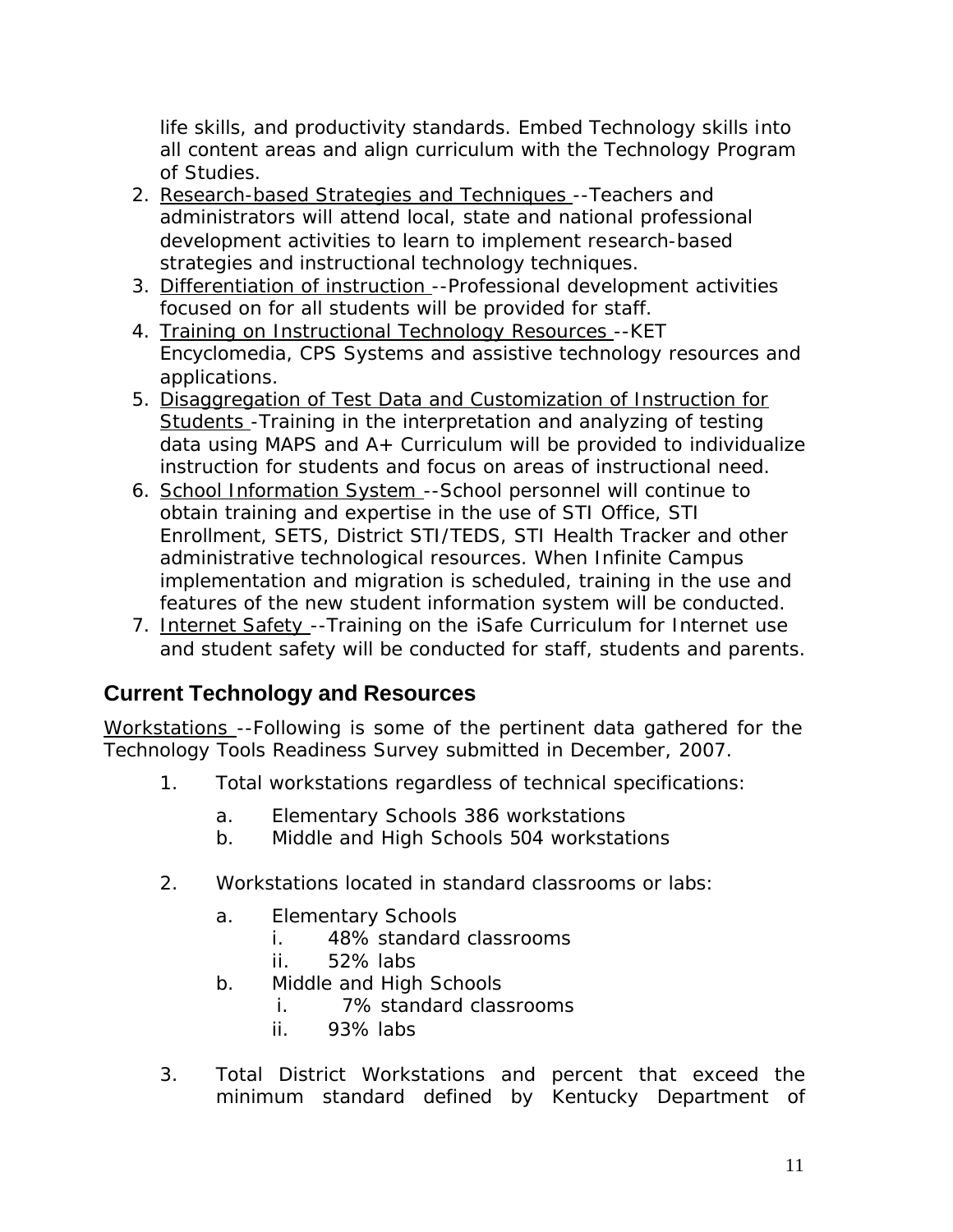Education as modern and variable for some major educational applications.

- a. Total District Workstations 1199
- b. 50% meet or exceed minimum standards

Infrastructure -- Calloway County Board of Education is the hub site connected to the High School, Middle School and Preschool via gigabit fiber. The three elementary schools are currently being upgraded to gigabit fiber connections. Calloway County is connected to the State by a 100 Mbps high speed link. Each school has a Local area network. In 2007- 2008, Calloway County Schools initiated an upgrade to the network in all sites through support of eRate Funding and an interest-free, 5-year lease/purchase contract with a KETS vendor.

Technology Staff --We have a staff of three full-time employee and one part-time university student along with five School Technology Coordinators who provide both instructional and technical support in their schools. The District Technology Coordinator is the Network Administrator and also handles all reporting and administrative roles. The Administrative Assistant provides support for meetings, correspondence, purchasing and recordkeeping and supports instructional staff coordinating professional development and training. The Library Media Specialist in each of the five schools is also the School Technology Coordinator and provides first line troubleshooting, instructional support and professional development for technology initiatives in the schools. The Technical Support Specialist and the University student both rotate through the five schools and handle higher level technical support calls. Professional development for technical staff is provided through state conferences, periodic staff meetings and regional technical training sessions. STCs meet on a bi-monthly basis with special meetings called as needed.

Instructional Staff -- Specialized instructional technology professional development is provided to School Technology Coordinators and selected staff and through state and regional meetings, conferences. The School Technology Coordinators and staff provide training in each school according to the needs of each school determined through surveys and individual needs assessment information collected each year through the Comprehensive School Improvement Plan process.

Strategies and Activities employed to achieve goals:

• Make appropriate purchases of technology in compliance with the KETS Master Plan, school/district priorities, and needs of students with disabilities. The new Instructional Device Upgrade purchases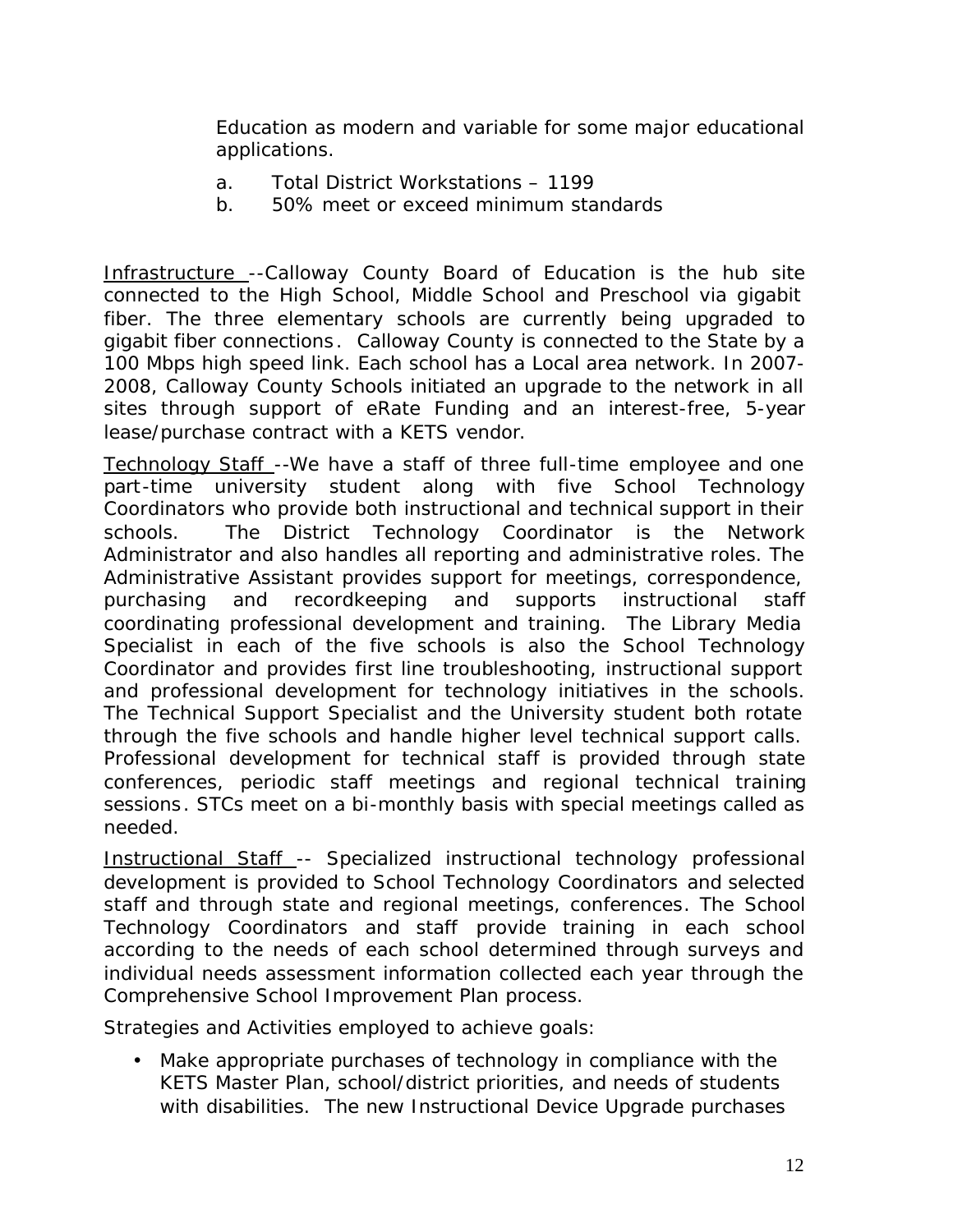to support instruction and assessment will be completed before June 30, 2008.

- Wiring in all schools will continue to be maintained and upgraded to provide cable for network connectivity to all instructional and administrative locations.
- Network components were upgraded to provide 100 mbps switched speed to the desktop in all locations. Continue professional development in utilizing and maximizing instructional impact in all classrooms.
- Local and long distance telephone service is provided in all instructional and administrative locations to provide timely and pertinent communication with parents and community.
- Expansion of the current Internet connection between the District and State and District and Schools will provide better access to Internet and web-based resources in all Schools.
- Upgrade of High speed Data lines connecting all district schools to the Board hub site to provide connectivity for Internet, e-mail, DNS and DHCP services. An upgrade to Fiber for the three elementary schools that currently face a significant bottleneck on accessing Internet and shared network resources is being implemented.

### **Evaluation**

Evaluation of the Technology Plan follows the Comprehensive District Improvement Plan model with frequent review of the progress of implementation of various goals/strategies and impact of key initiatives on instruction and growth of students and staff. This is a continuous improvement model and not bounded by artificial boundaries of time but rather reviewed and refined over time. Through frequent meetings and discussions of instructional and technical needs a picture of the current health and growth in the district is developed and on a yearly basis the district goes through a very detailed and systematic analysis of where we started, where we have been and where we are going in our movement toward Proficiency by 2014.

Of special interest during this biennium, the alignment of curriculum to the Kentucky Core Content and Technology Program of studies is a continuous process which will be monitored throughout the '08-'10 school years. KDE/OET training for district teams, district wide training, combined with supervising and monitoring throughout the '08-'10 school years will enhance outcomes. The addition of the Technology Program of Studies and the impact of the NETS standards for students technology use make it imperative for all teachers to become even more focused and skilled on integrating technology into all curriculum areas and teach specific skills to students in a systematic and planned fashion. This will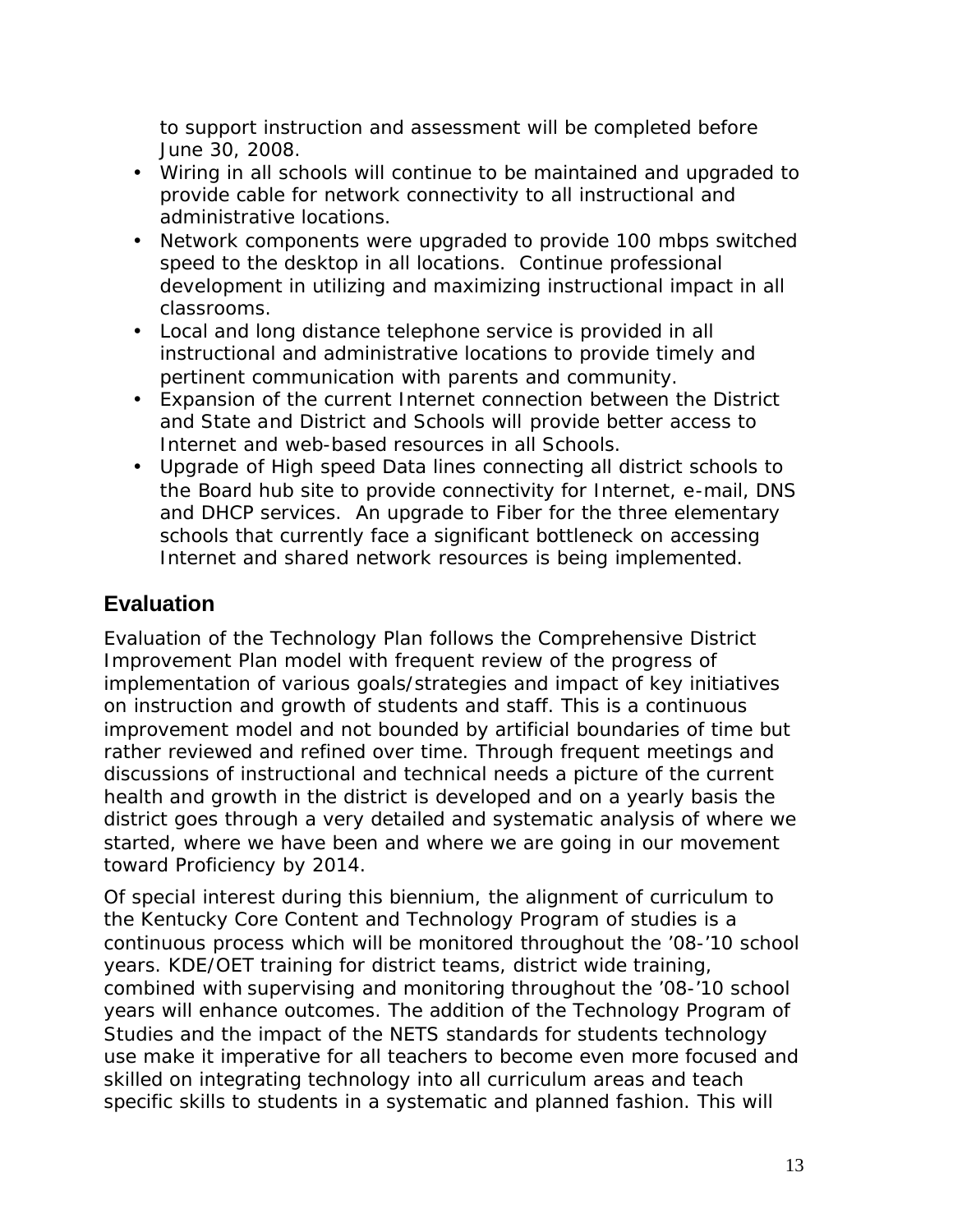take renewed dedication, focus and training in every school at every grade level to achieve.

Specific meetings of School and District staff charged with specific areas of the Comprehensive Improvement Plans and Technology Plan meet and systematically review the indicators of improvement and impact of goals on instructional growth and progress on specific technology initiatives. Meetings with principals and administrators are held through administrative meetings with the Superintendent frequently and specific technology initiatives and progress toward goals are discussed. Bi monthly core technology committee meetings are held and progress toward goals and specific technology initiatives are discussed.

### **Budget**

The MUNIS Office of Education Technology (OET) Activity Report indicates over \$680,000 spent on technology initiatives across the District in Fiscal Year 2007. Approximately \$175,000 was spent from KETS funds and \$505,000 from all other fund sources. Of the total funds spent on Technology, approximately \$225,000 was spent on hardware including workstations, file servers, printers and Multimedia devices. Approximately \$60,000 was spent on Professional Development activities and almost \$200,000 was spent on software. Salaries accounted for approximately \$125,000 with the remainder for miscellaneous technology and telecommunications costs.

For Fiscal Year 2008, those fund sources specific to Technology and under the control of the District Technology Coordinator and Technology Planning Committee include:

- EdTech Funds (State Offers of Assistance and District Match) Funds received for the FY2007 funding year amounted to approximately \$15/ADA and are restricted according to the Master Plan for Technology. These funds are matched by the district and amounted to approximately \$80,000 for the 2007 Fiscal Year. Anticipated funding for the coming year is comparable.
- Title II, Part D Enhancing Education Through Technology Funds These are Federal funds available to improve student educational opportunities in technology. A minimum of 25% of these funds must be spent on Professional Development activities for instructional staff. Funding in FY2007 amounted to just under \$7,000. Funding is expected to be comparable for the FY2008 year.
- Instructional Device Upgrade These are State Capital Outlay funds for the purchase of Instructional Devices to support instruction in the classrooms. Approximately \$120,000 has been allocated to Calloway County for purchasing approximately 175 new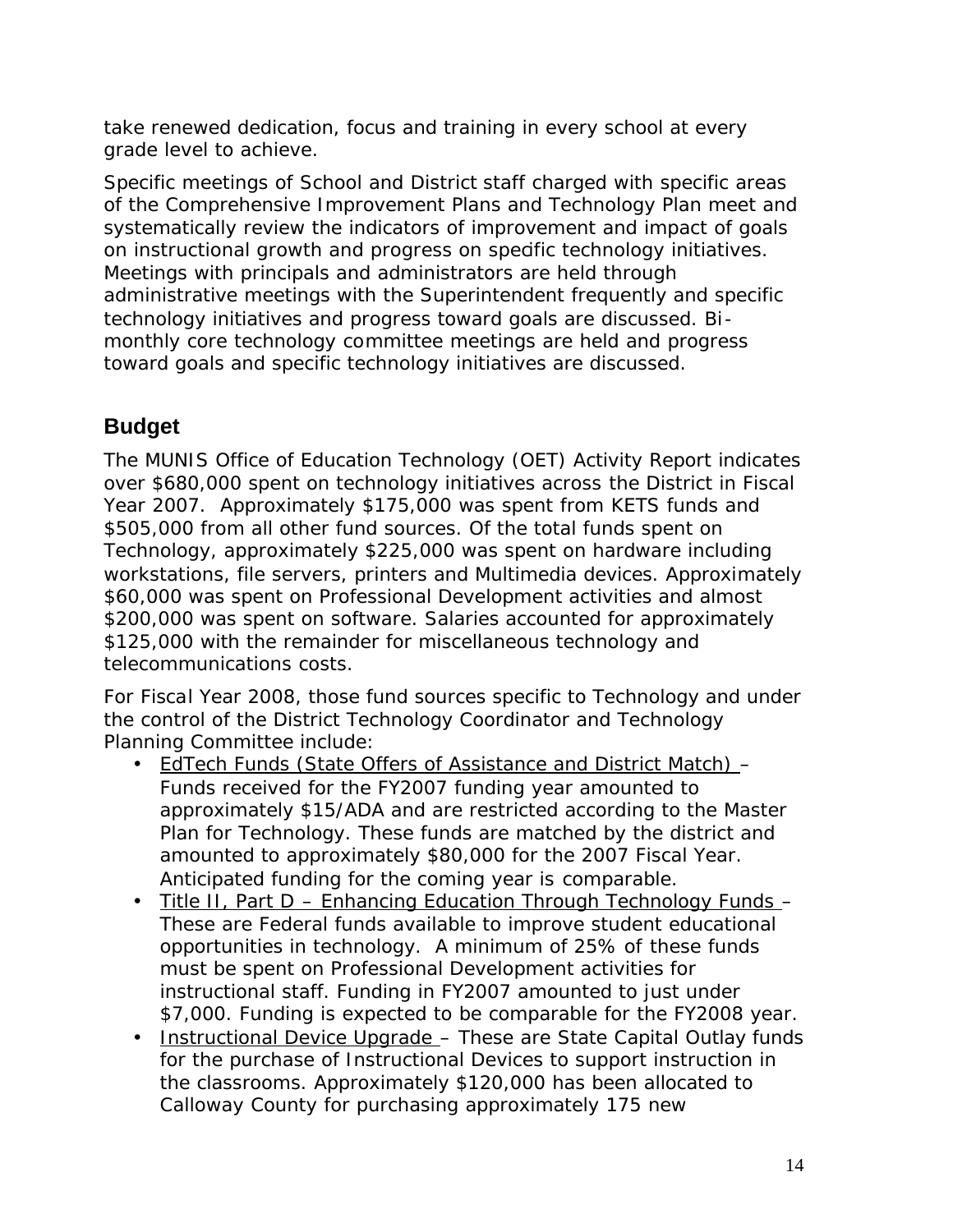workstations for student use during FY2007. Funding for FY2008 at the same level will allow the purchase of another 175 to 200 new instructional devices.

- Universal Service Fund (eRate) Discounts This federal government provides funding for specific eligible services and products. Discount rates are computed according to Free and Reduced Lunch applications and urban/rural designations according to federal guidelines. These discounts provide funding for telecommunications and selected internal connections – most recently the shared discount rate for Calloway County Schools has been 76%. The services and products purchased require district funds to pay the remaining 24% of costs through allowable district and school fund sources. We do not anticipate a significant change in that rate in the foreseeable future. The eRate program is currently in its 9th year and we have applied for funding for Year 10 which begins in July, 2007. We hope for funding to upgrade our telecommunications infrastructure during Year 10 to include fiber connectivity to the three elementary school locations which are remote to the District hub site. This will improve access to the Internet and shared instructional resources for elementary school students and staff.
- Other Funding Sources These other funding sources include local, state and federal funds according to the Funding Matrix of allowable expenditures. Many projects and fund sources allow purchase of services and products that are eligible for discount through eRate. Other projects and fund sources allow for purchase of hardware and software for instructional technology, assistive technology, professional development and other technology related purposes. Local Board funds are also utilized to support and expand our technology resources and infrastructure.